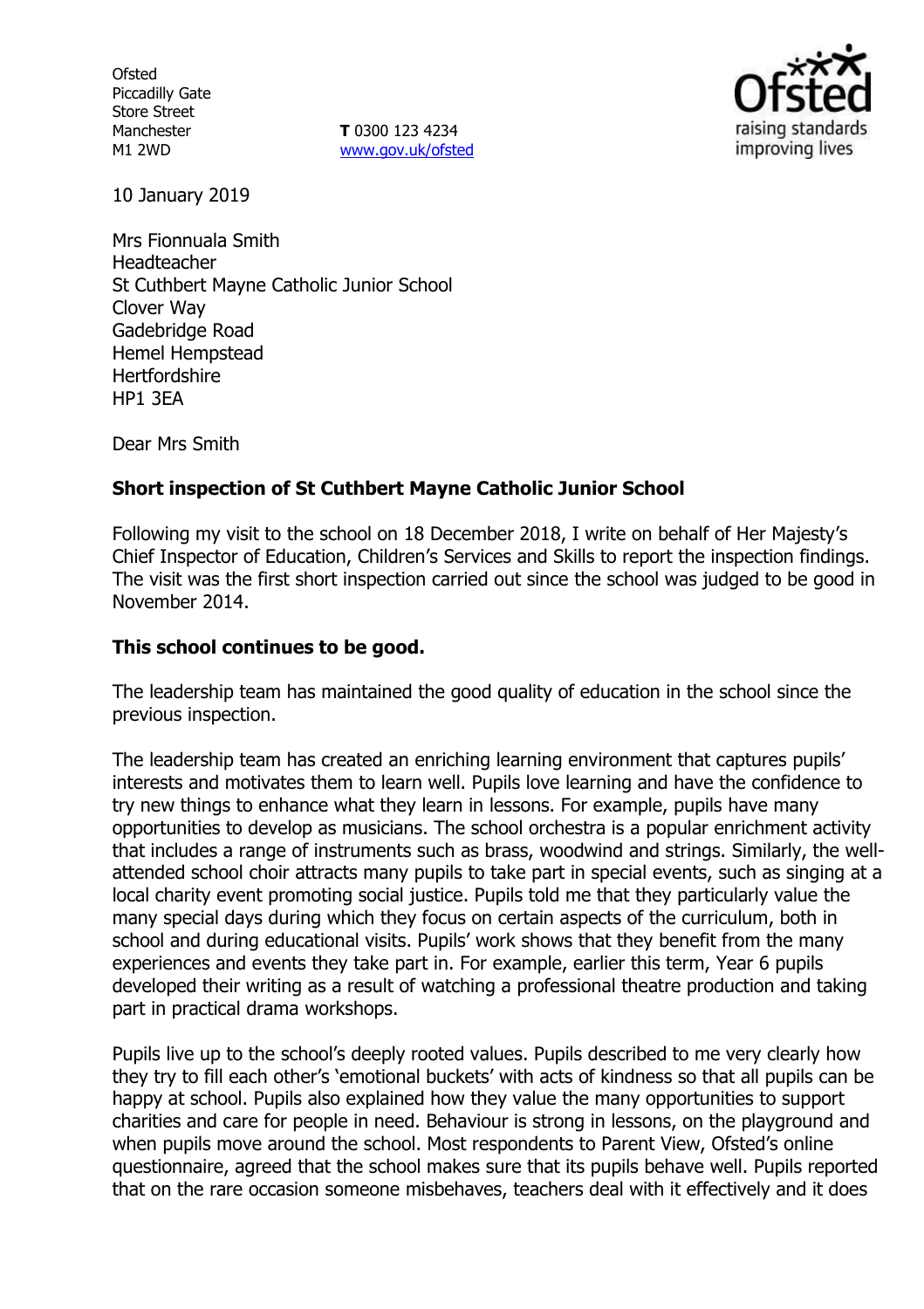

not happen again.

Leaders have been effective in resolving the areas for improvement outlined in the previous inspection report. The actions of leaders have ensured that the most able pupils are taught in line with their high abilities. Teachers provide the most able with greater challenge and their progress is improving. Attainment is also improving as seen in the school's published assessment information. For example, in 2018, the proportion of Year 6 pupils who attained greater depth and the higher standards was higher than the national average in reading, writing and mathematics and considerably higher in reading and writing.

# **Safeguarding is effective.**

The leadership team has ensured that all safeguarding arrangements are fit for purpose. Staff and governors place great importance on keeping children safe from harm. Leaders train staff to look for and deal with safeguarding concerns effectively. Staff are watchful for safeguarding risks and signs of harm and act appropriately when concerns arise. Leaders make sure that they keep aware of any local risks in their community such as those associated with social media. Teachers regularly teach children how to stay safe online.

Leaders accurately assess and put in place effective measures to reduce risks. Any potential hazards relating to the shared drop-off location with a neighbouring school and the shared field with another neighbouring school are well managed to keep pupils safe.

Leaders carry out all the checks required to ensure that adults are suitable to work with pupils. The record of these checks is meticulously maintained and reviewed regularly by governors.

### **Inspection findings**

.

- Leaders identify in the school development plan the need to improve mathematics. Pupils make similar progress to those in most other schools nationally across key stage 2 and attain above national averages by the end of Year 6. Nonetheless, leaders are ambitious for pupils to make better progress. In September 2018, leaders introduced a new research-informed approach. I wanted to see how well these changes were improving the quality of teaching, learning and assessment in mathematics.
- The approach to mathematics chosen by leaders is working in the classes where this approach is embedded well. In these classes, pupils understand mathematics better and have greater ability to articulate their mathematical thinking. As a result, they are able to reason better and solve complex problems. These improvements are further supported by new strategies to teach pupils to calculate efficiently. Pupils understand number facts well, including number bonds and multiplication tables, and this also helps them to reason more effectively.
- $\blacksquare$  The most able pupils report that they like the way they are taught in mathematics. These pupils understand the purpose of the new methods and use them well to deepen their thinking about mathematics. Work in books shows that the most able pupils make substantially greater progress as a result of the developments introduced.
- However, the new approach to teaching mathematics is not embedded fully across the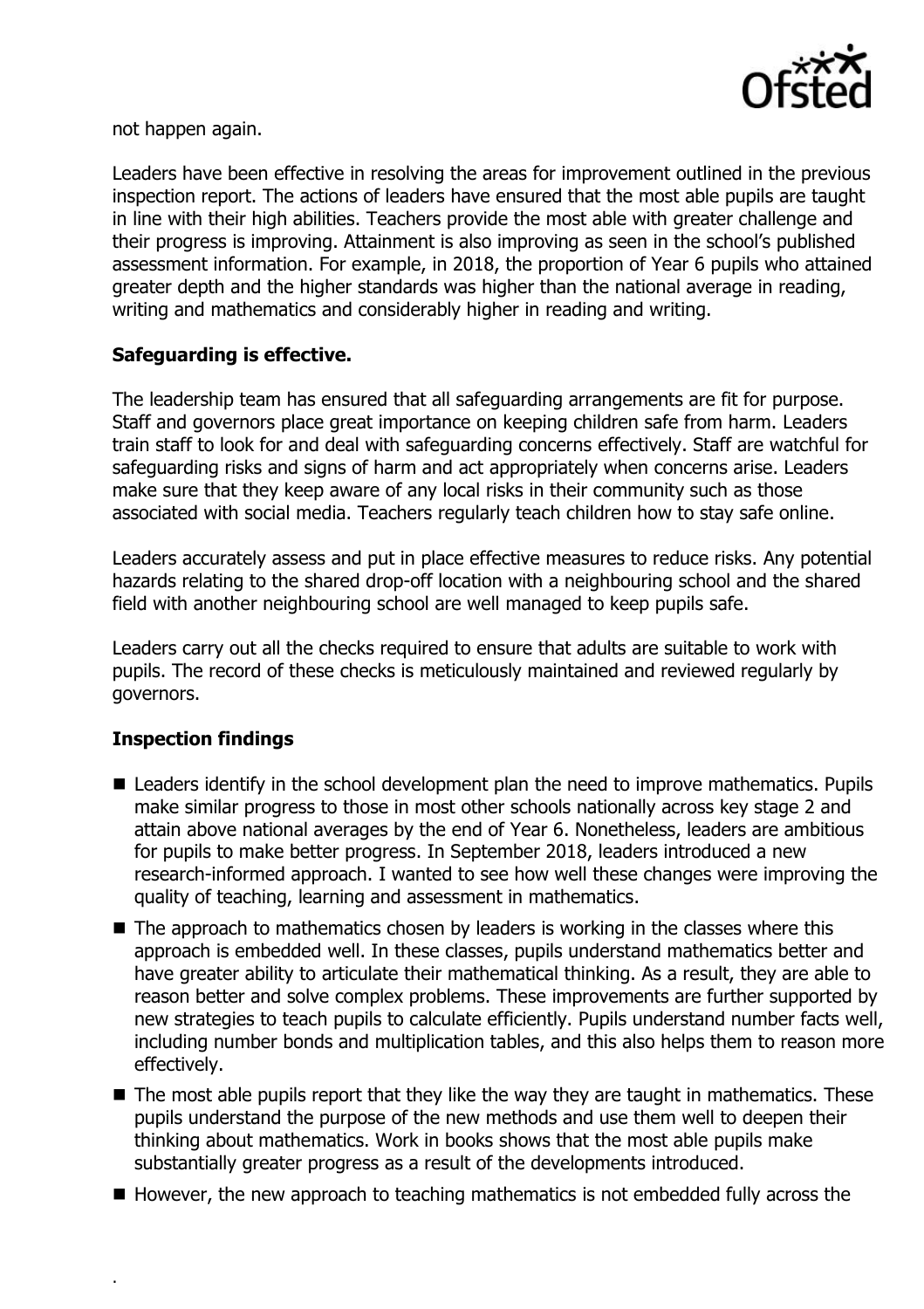

school. While some teachers are very proficient in the new strategies, others are less so. As a result, leaders' intended improvement in the quality of teaching, learning and assessment in mathematics is variable.

- $\blacksquare$  I also looked at the action leaders are taking to improve the provision for pupils with special educational needs and/or disabilities (SEND). Leaders' actions are particularly effective for pupils with social, emotional and mental health needs. When staff recognise these needs, leaders quickly provide bespoke support, and this ensures that any barriers to learning are addressed quickly. Leaders have also enabled staff to teach pupils how to reflect on and self-manage negative emotions so that their learning is not disrupted. For example, leaders have introduced a shared vocabulary across the school to enable pupils to discuss their emotions when they find their learning too difficult. Pupils speak with confidence about how they learn from their mistakes without negative consequences to their self-esteem.
- Leaders work closely with parents, carers and external specialists to ensure that they identify barriers to learning with great accuracy for pupils with SEND. Leaders seek out and put into place quickly the most effective practices to support pupils with their individual needs. This support usually leads to improved progress for these pupils. Leaders, however, do not consistently identify when provision is no longer effective in meeting the changing needs of pupils with SEND. As a result, the provision is not adjusted accordingly and some pupils do not make the progress that they should.
- Finally, I looked at the actions leaders are taking to improve the achievement of disadvantaged pupils. These pupils value school and take part fully in the curriculum, including after-school clubs. They enjoy their learning and work hard in lessons. Leaders' use of the government's pupil premium funding removes many of the barriers faced by these pupils. For example, the breakfast club has ensured that many disadvantaged pupils start the school day ready for the demands of their learning. Similarly, learning mentors successfully support some disadvantaged pupils in school, which benefits most of them in making strong progress.
- $\blacksquare$  In reading, writing and mathematics, the progress of disadvantaged pupils is varied. Some are doing very well, while others less so. Leaders' support for those doing less well in reading, writing and mathematics has not yet led to the majority of disadvantaged pupils making the progress that they should.

### **Next steps for the school**

.

Leaders and those responsible for governance should ensure that:

- the recently introduced approaches to teaching mathematics are firmly fixed in all classes so that pupils consistently achieve well
- $\blacksquare$  the provision for pupils with SEND is monitored closely so that the support they receive is effective and they make good progress across the school
- well-considered support for disadvantaged pupils is consistently in place so that the majority achieve well.